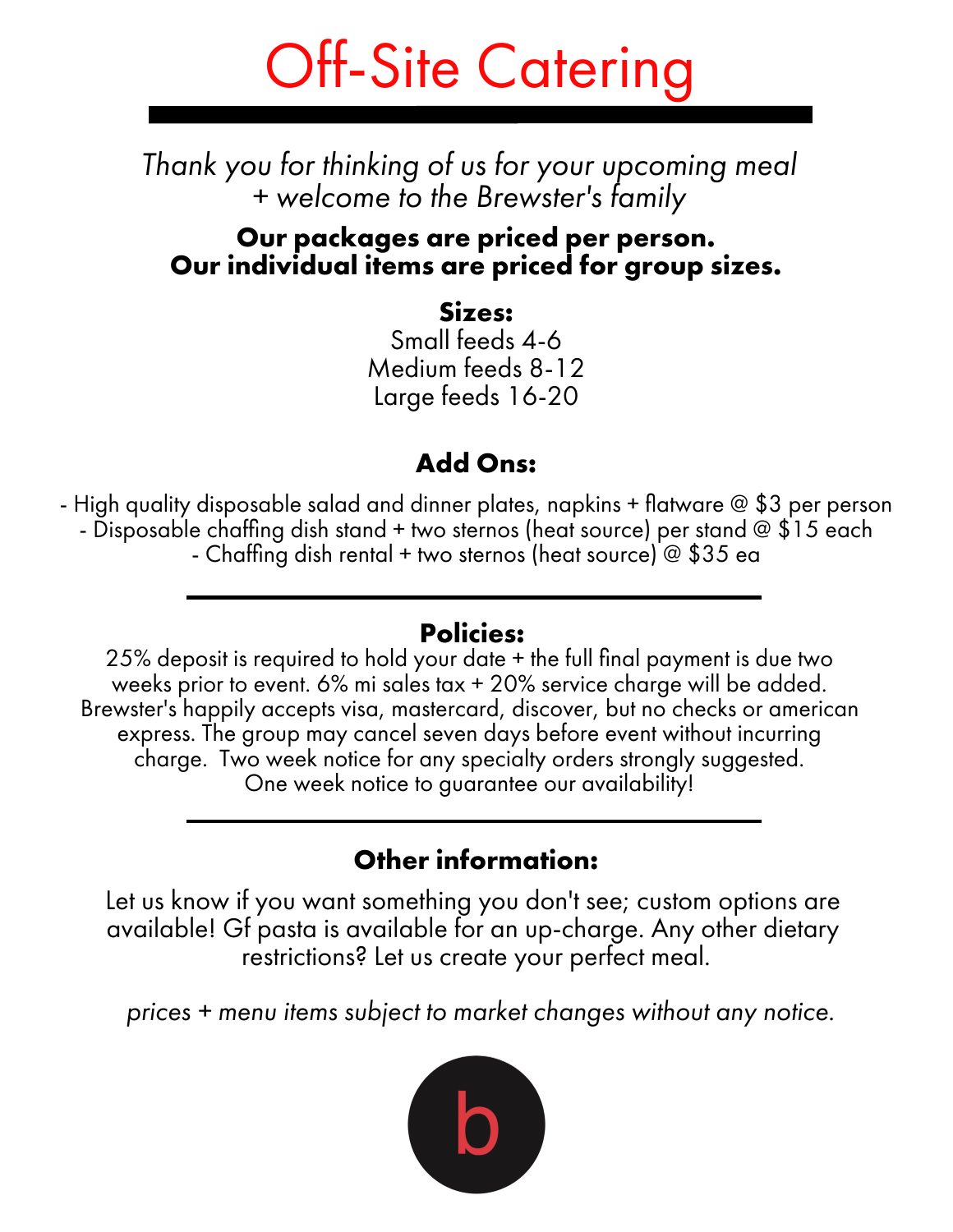# breakfast

### Feeds (sm) 4-6, (med) 8-12, (lg) 16-20

# **sweet**

### **fresh fruit bowl**

the best the season has to offer sm 40 med 60 lg 80

### **greek yogurt + granola**

vanilla greek yogurt + classic granola sm 40 med 60 lg 80

### **assorted baked goods**

sold by the dozen 36

### **pancakes**

two pancakes per person with pure michigan maple syrup sm 40 med 70 lg 110

### **berry pancakes**

two of our delicious pancakes per person with house made berry sauce sm 55 med 85 lg 125

# **beverages**

### **coffee**

3.50 per person

### **hot tea**

2.50 per person

### **orange juice**

fresh squeezed 5 per person

### **bottled juices**

5 per person

# **savory hippie hash**

our house specialty hash for our vegan friends onion, roasted garlic, roasted red peppers, mushroom, spinach, potatoes & fresh herbs finished with roasted garlic oil sm 60 med 80 lg 100

### **brewster's mess**

our house specialty scramble - cheddar cheese, pancetta, onion, roasted red peppers, potatoes, eggs, roasted garlic, sausage sm 70 med 90 lg 110

### **biscuits + gravy**

biscuits with sausage gravy - finished with scallions sm 50 med 70 lg 90

### **bagels + cream cheese**

3 each

### **bacon**

two slices per person sm 15 med 40 lg 70

### **sausage**

two patties per person sm 15 med 40 lg 70

### **breakfast potatoes**

fresh herb + garlic roasted red potatoes sm 25 med 50 lg 70

### **biscuits**

served w/ dara's home-made jam 2 each

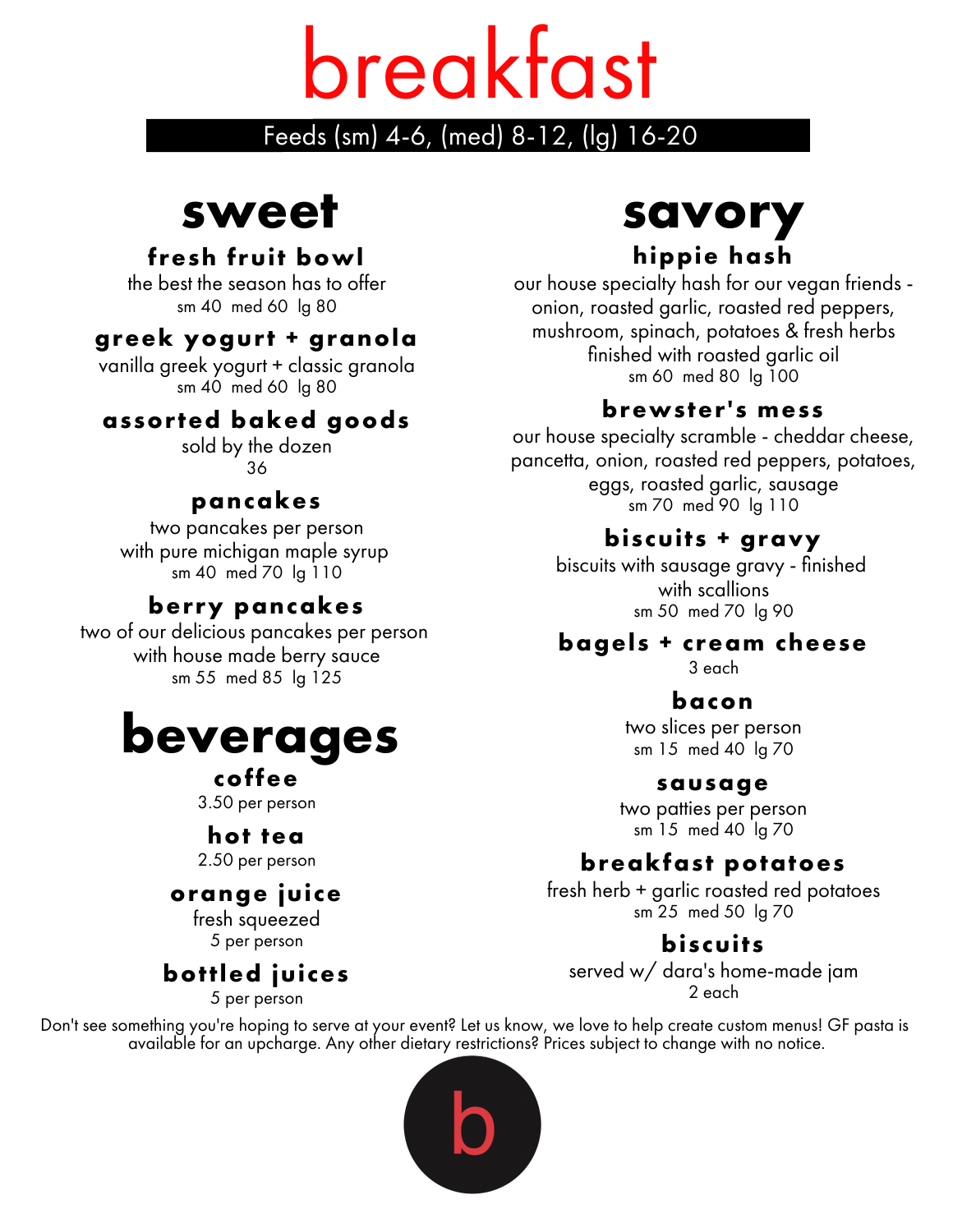# breakfast

packages priced per person

# **the mini**

bagels + cream cheese assorted baked goods individual fresh fruit bowls greek yogurt + granola 15 per person

# **the basic**

individual fresh fruit bowl brewster's mess or hippie hash greek yogurt + granola bacon or sausage 20 per person

# **the standard**

individual fresh fruit bowl pancakes with michigan maple syrup biscuits + gravy the mess or hippie hash 25 per person

# **the luxe**

individual fresh fruit bowl traditional or berry pancakes with michigan maple syrup bagels + cream cheese BYO scramble station \*chef fee\* 35 per person

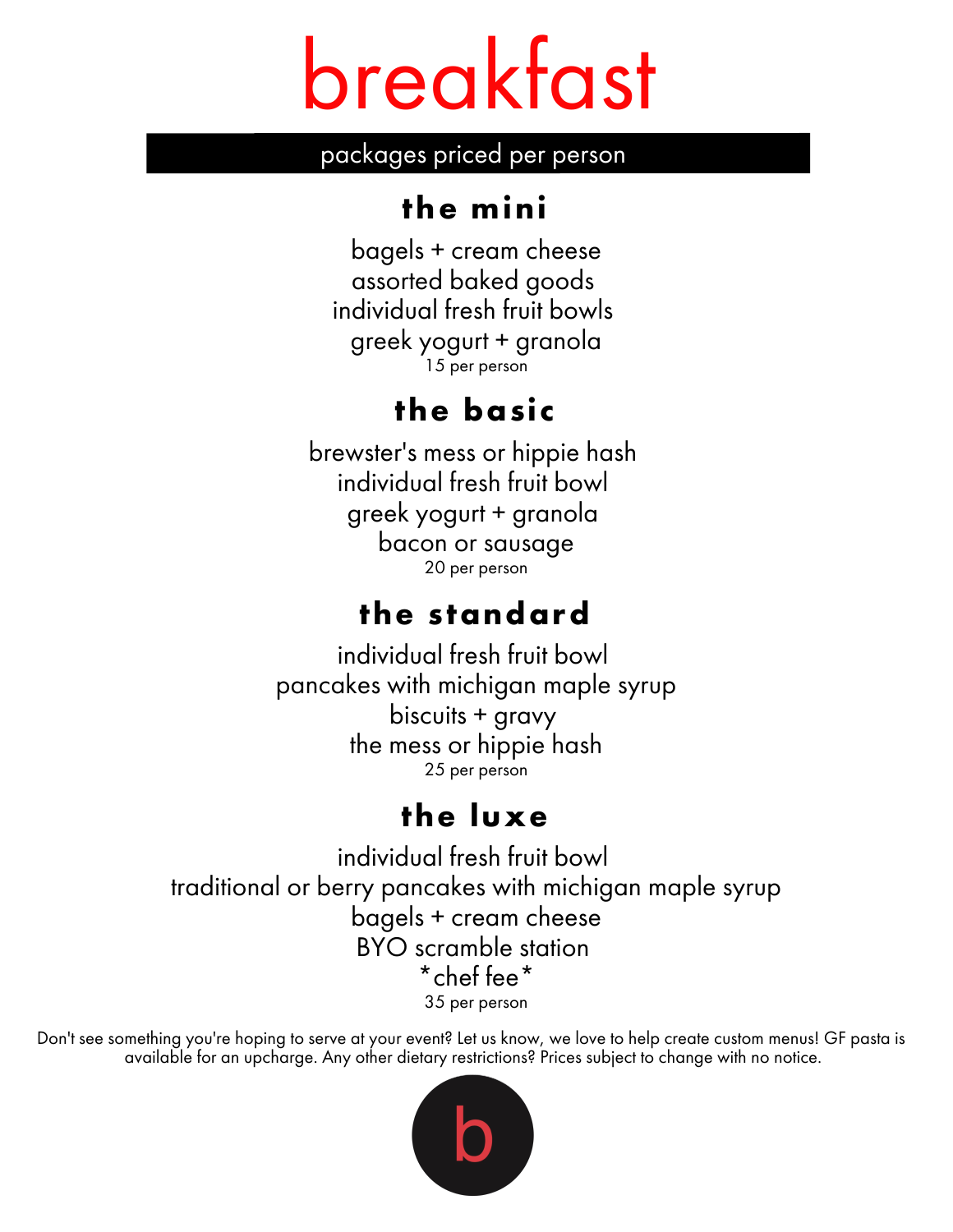# hors d'oeuvre

## feeds (sm) 4-6, (med) 8-12, (lg) 16-20

### **fresh baked house bread**

best with our house blend cheese 16 per lb

9 per loaf

### **bruschetta**

roma tomatoes, red onion, garlic, reggiano, + basil with e.v.o.o. & balsamic reduction + crostini sm 25 med 50 lg 90

### **spinach + artichoke dip**

served with traditional crostini sm 35 med 60 lg 110

### **charcuterie board**

artisanal cured meats, cheeses, olives, peppadew peppers, dried fruits, roasted garlic + served with crostini & housemade fig jam sm 45 med 100 lg 175

### **caprese salad**

sliced fresh mozzarella, tomatoes, e.v.o.o. + sweet basil with a balsamic drizzle sm 30 med 60 lg 90

### **caprese skewers**

a bite sized + skewered well loved favorite 4 per skewer

### **stuffed mushrooms**

stuffed w/ italian sausage, bread crumbs, cheese, roasted red peppers + spinach 3 each

### **garden vegetable + cheese spread**

basil, gorgonzola, an array of seasonal vegetables served with traditional crostini sm 35 med 60 lg 110

### **avocado mousse**

a lightly spiced spread with cumin, cilantro, pureed avocado, jalepeno served with crostini sm 20 med 40 lg 60

### **grazing table**

tablescape filled with artfully arranged meats, cheese, crudité, seasonal fruit, + flowers standard 15 per person | luxe 25 per person

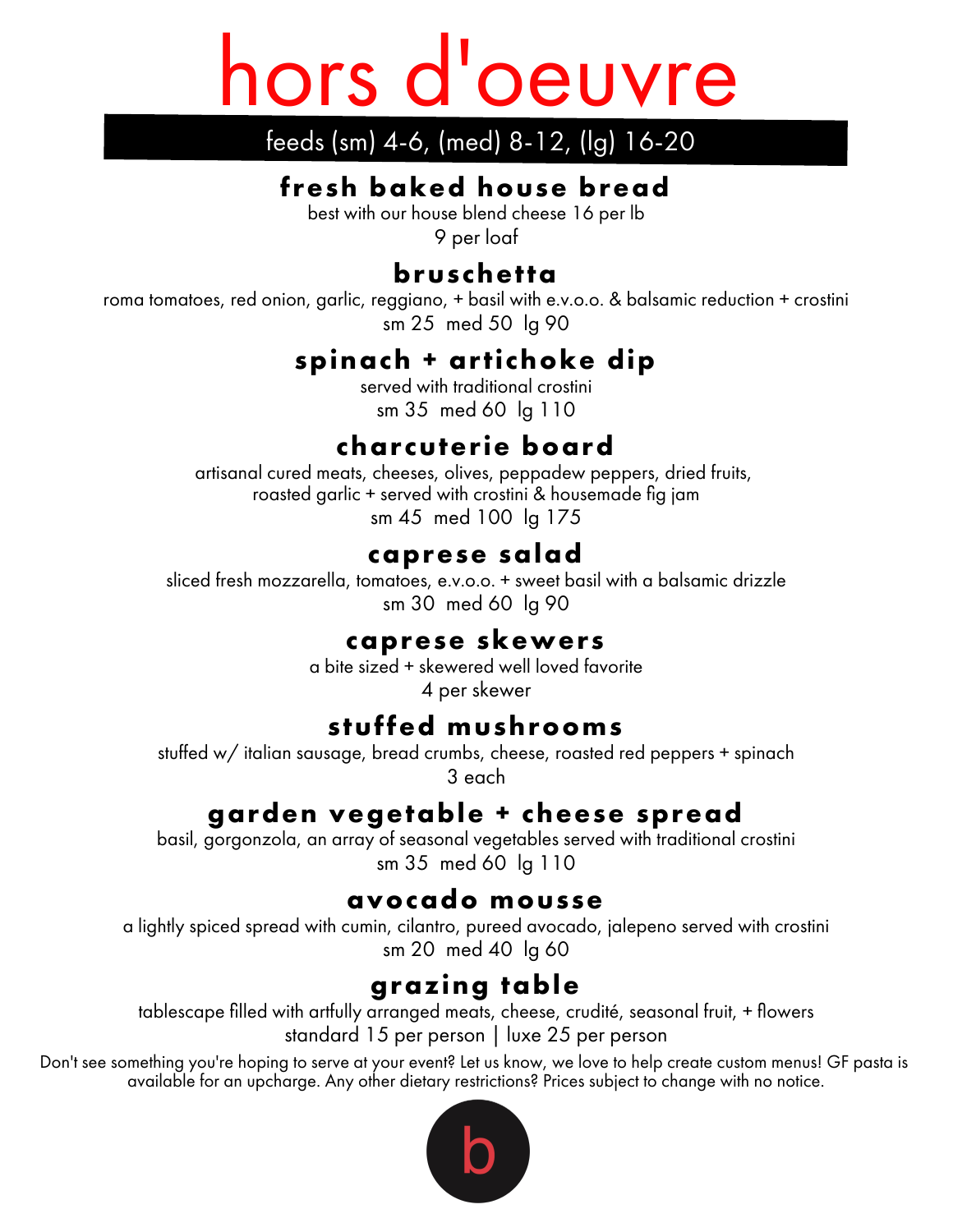# salads + sandwiches

### feeds (sm) 4-6, (med) 8-12, (lg) 16-20

### **brewster's salad**

fresh mixed greens, croutons, pecorino + parmesan with our creamy balsamic dressing sm 20 med 40 lg 75

### **chopped margherita salad**

chopped lettuce, tomatoes, fresh mozzarella, olives + red onion topped with basil,

reggiano, pine nuts + balsamic reduction

sm 50 med 70 lg 100

### **queen margherita**

fresh mozzarella, roma tomatoes & olives on mixed greens topped with pine nuts, basil, reggiano & balsamic reduction

sm 45 med 65 lg 95

**specialty salad**

norwegian seared salmon, dried turkish apricots, slivered almonds, chevre, & cherry tomatoes on a bed of mixed greens with honey dijon vinaigrette

sm 65 med 90 lg 135

### **turkey**

pesto, fontina, roma tomato and smoked turkey breast on sourdough 10 / each

### **blt**

bacon, lettuce, tomato, + garlic aioli on house made tomato focaccia 10 / each

### **roast beef**

arugula, roasted red pepper, roast beef w/ garlic aioli on a turano roll

10 / each

### **italian**

artisanal meats + cheese with extra virgin olive oil on a turano roll 10 / each

### **caprese**

tomato, fresh mozzarella, basil, balsamic reduction, e.v.o.o.

served on house made tomato focaccia

10 / each

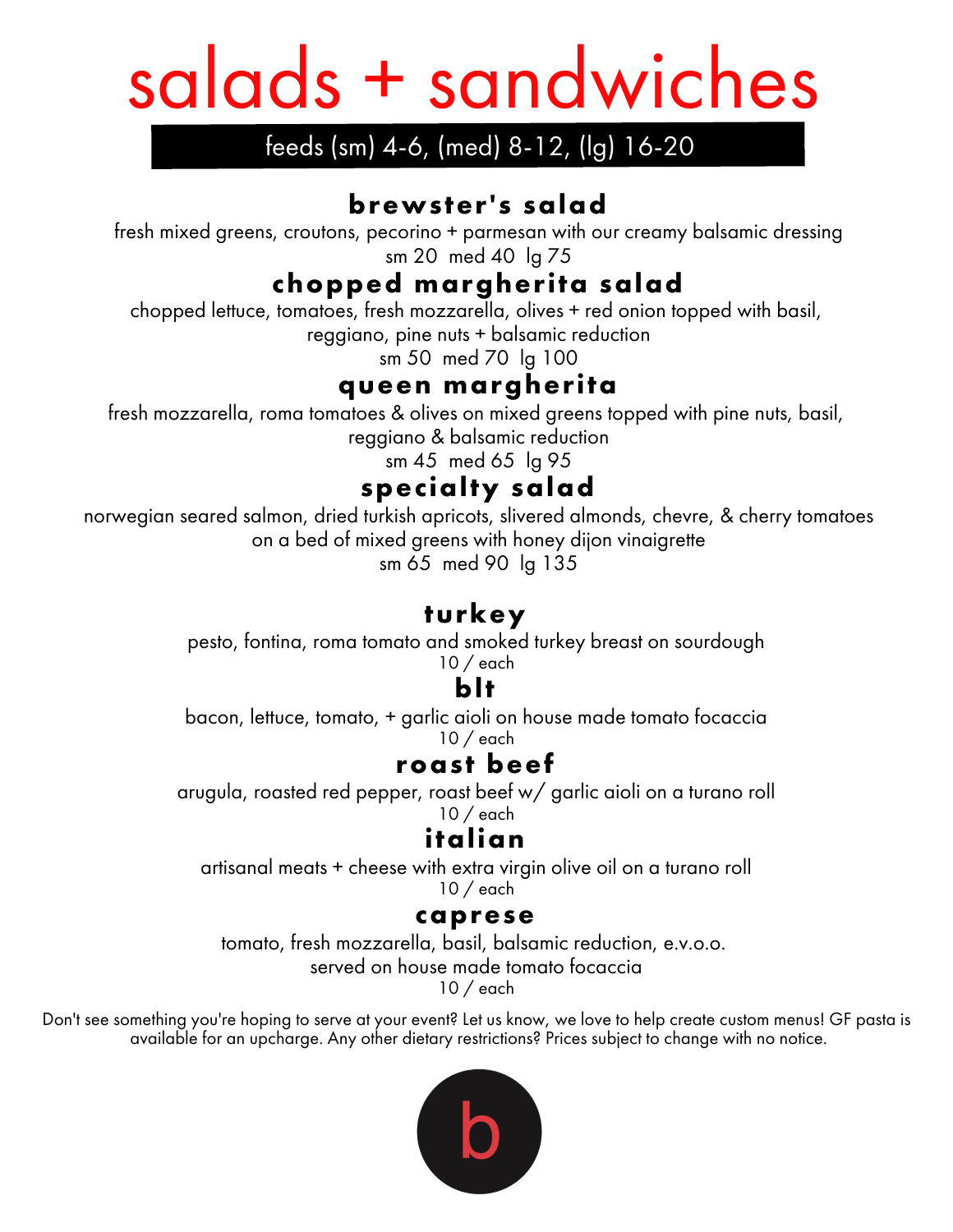# lunch

### packages priced per person

### **the mini**

house bread + cheese brewster's salad assorted sandwiches assorted mini cookies 20 per person

## **the standard**

Add body text house bread + cheese brewster's salad choose (2) pastas: roma, chicken asiago, primavera or meatballs assorted mini cookies 25 per person

# **the luxe**

house bread + cheese

house salad

choose (1) starter: caprese, bruschetta, spinach + artichoke dip choose (2) roma, chicken asiago, primavera, lasanga, cioppino, chicken parmesan or meatballs assorted mini cookies 30 per person

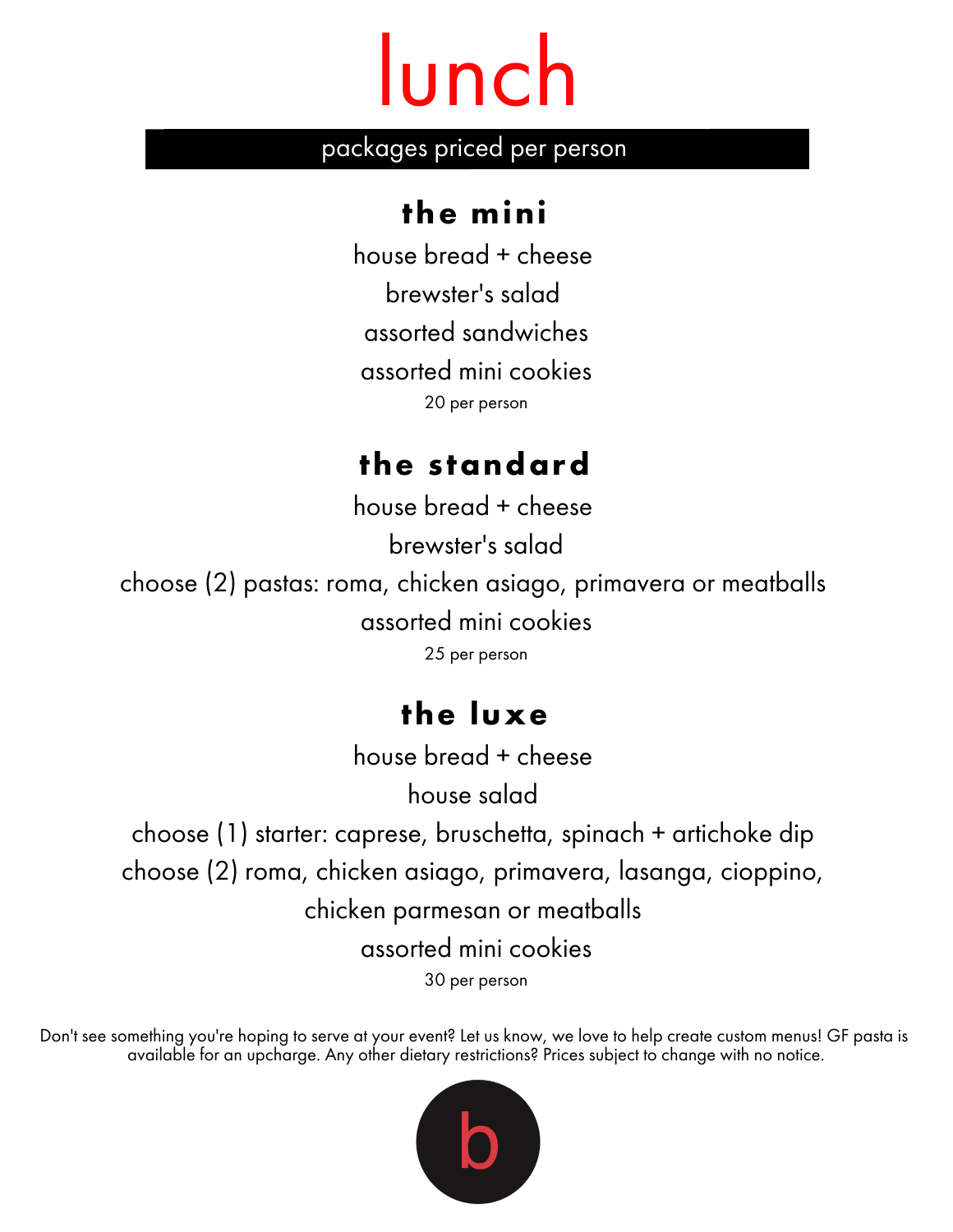# dinner

packages priced per person

## **the mini**

house bread + cheese brewster's salad choice of (2): classics + assorted cookies 30 per person

### **the standard**

choice of (2) classics house bread + cheese brewster's salad choose (1): bruschetta, spinach + artichoke dip, garden vegetable + cheese spread + assorted cookies 35 per person

## **the luxe**

house bread + cheese brewster's salad choose (2): bruschetta. spinach + artichoke dip, caprese choose (2): classics or (2) features with (2) sides + assorted cookies 45 per person

### **pasta bar**

includes house salad + bread / cheese pick (2) pastas: cheese filled tortellini, herbed pappardelle, trotolle, linguini, rigatoni, or penne pick (2) meats: chicken, beef tips, shrimp, salmon, rope sausage, mussels pick (3) veggies: artichoke hearts, spinach, broccoli, bell peppers, zucchini, red onions, spinach, button mushrooms, roasted red peppers, roma tomatoes pick (2) sauces: garlic white wine sauce, extra virgin olive oil, pesto, alfredo, marinara 35 per person \*chef fee could apply\*

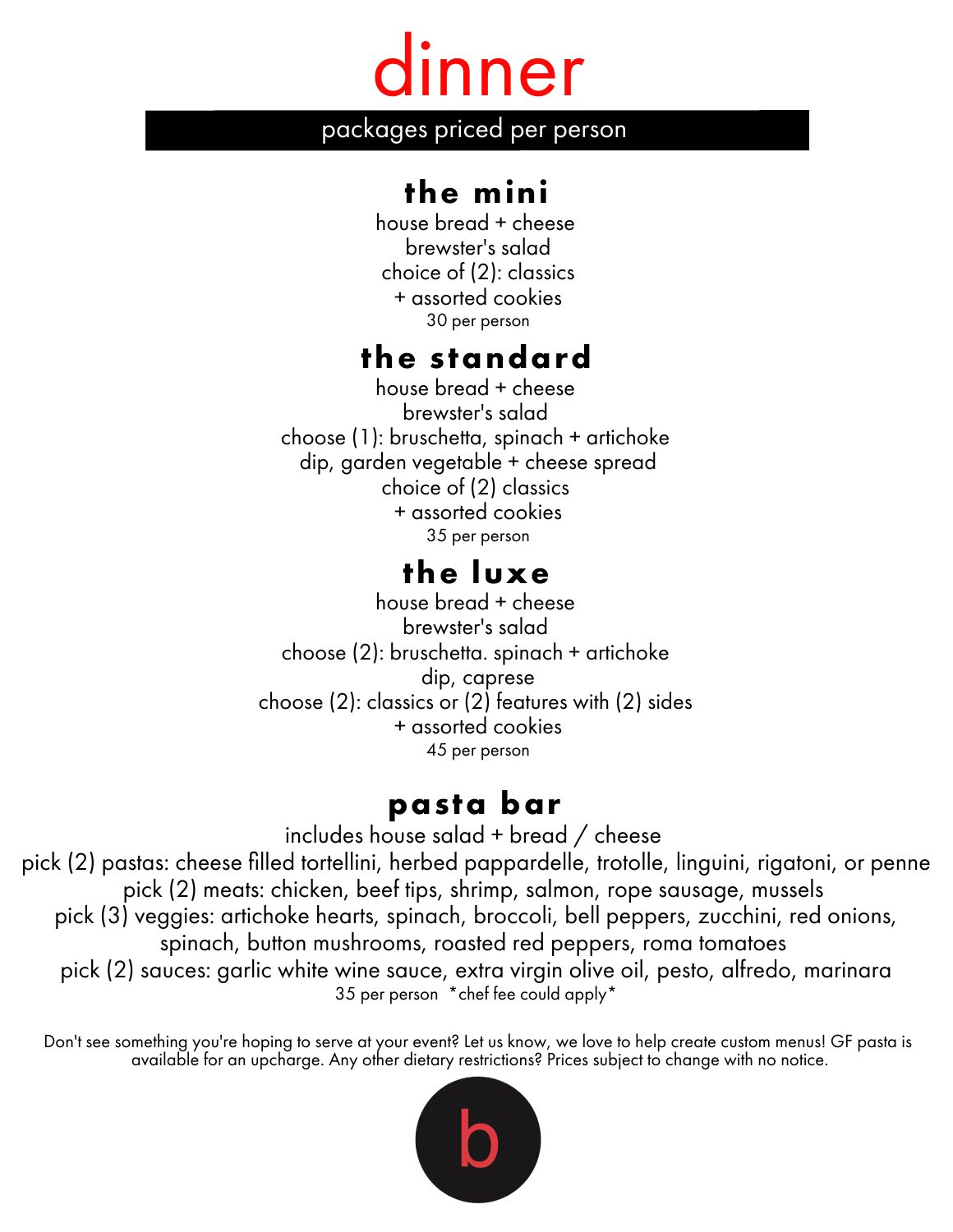# entrées

### feeds (sm) 4-6, (med) 8-12, (lg) 16-20

# features

### **wild mushroom risotto**

button, shiitake and crimini mushrooms & toasted arborio rice cooked into a vegetable broth with parmesan sm 30 med 50 lg 80

### **beef shoulder tender**

seasoned, seared, + served sliced mp

### **ribeye**

mp

### **roasted pork tenderloin**

with bacon + onion dried fruit chutney

mp

### **airline chicken**

Add body text crispy skin sautéed chicken + roasted then basted mp

### **cioppino**

shrimp, mussels and chopped sea clams in a lemon scented fresh herb tomato & bell pepper stew with pasta sm 50 med 75 lg 140

### **shrimp picatta**

white shrimp sautéed in a lemon, caper butter sauce with fresh herbs & pasta sm 50 med 75 lg 140

### **pan seared norwegian**

#### **salmon**

with lemon, garlic, + white wine mp

### **fresh seafood options**

changes seasonally mp

### **mussels**

cooked in a white wine fresh herb garlic butter sauce over pasta sm 40 med 70 lg 110

### **whitefish**

pan seared and topped with lemon garlic + herb butter 55 75 115

Don't see something you're hoping to serve at your event? Let us know, we love to help create custom menus! GF pasta is available for an upcharge. Any other dietary restriction Prices subject to change with no notice.

### classics **manicotti**

cheese filled pasta baked in our house made marinara sm 45 med 70 lg 105

#### **roma**

tri-colored cheese tortellini with roma tomatos. fresh basil + garlic tossed in e.v.o.o. + sprinkled with reggiano sm 45 med 70 lg 110

### **primavera**

sauteed fresh vegetables tossed with pasta in pesto + sprinkled with reggiano sm 50 med 70 lg 105

### **bolognese**

a classic italian ragu of ground pork + tomato herb sauce over pasta sm 55 med 75 lg 110

### **lasanga**

layers of fresh basil ricotta, cheeses, italian sausage, marinara, garlic + pasta sheets sm 55 med 75 lg 110

### **beef tips in marsala**

pan seared beef tenderloin tips, button mushrooms, + baby spinach simmered in a classic marsala sauce tossed with pasta sm 70 med 90 lg 130

### **meatballs**

our house-made marinara, ground beef + pork meatballs over pasta sm 40 med 60 lg 90

### **chicken marsala**

pan seared sliced chicken breast, button mushrooms, + baby spinach simmered in a classic marsala sauce tossed with pasta

sm 65 med 85 lg 115

### **chicken parmesan**

parmesan breadcrumb crusted chicken breast with melted mozzarella + marinara over pasta sm 65 med 85 lg 115

### **chicken asiago**

sautéed sliced chicken breast, broccoli florets + sundried tomatoes tossed in a flavorful asiago cream sauce over pasta sm 65 med 85 lg 115